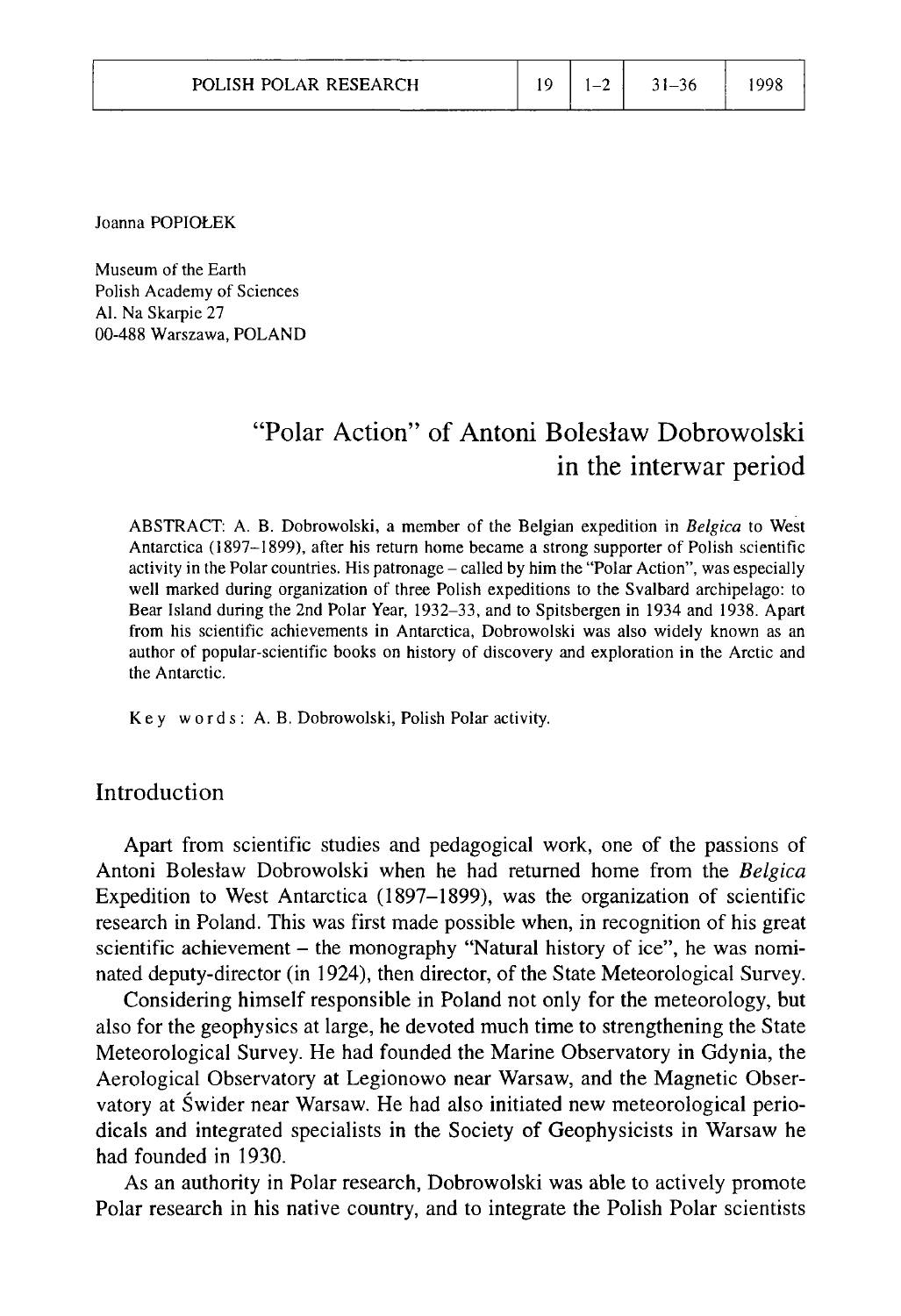and explorers in the "Polar Circle Club". This form of activity was called by him the "Polar Action" (see Dobrowolski 1958, Popiołek 1998).

# 2nd Polar Year (1932-1933)

The 2nd Polar Year (1932-1933) was the first occasion for Poland as an independent country to carry out scientific research in Polar regions. At a meeting of the International Meteorological Organization held in Copenhagen, in September 1929, Poland was represented by Stefan Hłasek, A. B. Dobrowolski's successor as the director of the State Meteorological Survey in Warsaw. At this meeting, it was decided that the period of international cooperation during the 2nd Polar Year would be from August 1, 1932, to September 1, 1933. An International Committee including representatives of 14 countries was formed, headed by Dr La Cour, the Director of the Royal Meteorological Institute in Denmark.

The Polish National Commission for the 2nd Polar Year was soon formed by the decree of the Ministry of Agriculture under which the State Meteorological Survey was operating. It included seven members: Jean Lugeon (director of State Meteorological Survey, head of the Commission), Czesław Białobrzeski (Professor of physics, University of Warsaw), Antoni Bolesław Dobrowolski (pastdirector of the State Meteorological Survey), Janusz Groszkowski (Professor of physics, Warsaw Polytechnic High School), Stefan Hłasek (past-director of the State Meteorological Survey), Stanisław Kalinowski (Professor of physics, Warsaw Polytechnic High School, director of Magnetic Observatory at Świder near Warsaw), and Władysław Smosarski (Professor of meteorology, University of Poznań).

The scientific programme for the Polish participation in the 2nd Polar Year included studies on aurora borealis, geomagnetism and terrestrial electricity, solar radiation, meteorological and aerological observations, etc. The Polar programme, as outlined by J. Lugeon, included:  $(1)$  a project maximum – an expedition in two amphibious tanks to the North Pole; (2) a project of stationary observations at an Arctic site recommended by the International Commission; (3) a project minimum, postulating participation of Polish scientists with their own research programme to be carried out in conjunction with other countries' national programmes (e.g. in Norway) - see Lugeon (1930, 1931, 1933a).

In his preliminary report, Dr J. Lugeon stated: "In May, 1931, after an agreement with Dr La Cour, I have concluded that the most rational form of cooperation would be to form during the Polar Year a Polish station on Bear Island (Björnöya). The research programme of this station should include observation and recording of phenomena concerning terrestrial magnetism, general meteorology, radioelectricity with particular emphasis on atmospheric noise, as well as photodocumentation of aurora borealis" (Lugeon 1931).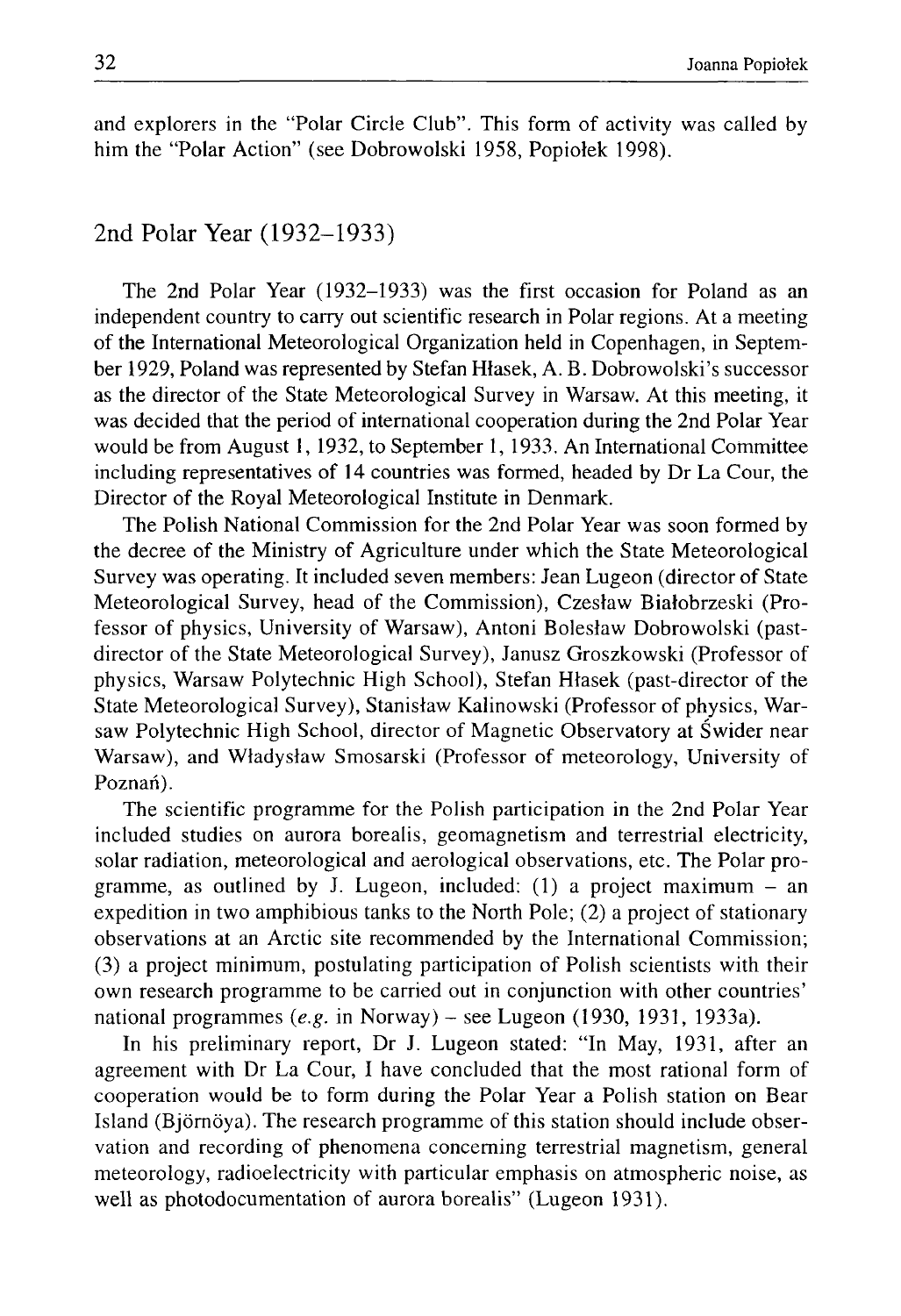This project was accepted by the International Commission of the 2nd Polar Year, and the International Meteorological Committee. Dr Hesselberg, director of the Norwegian Meteorological Survey in Oslo, gave permission to use facilities of the Norwegian meteorological station on Bear Island by the Polish expedition. The International Commission had supplied two sets of magnetographs, in addition to the instruments provided by the Polish State Meteorological Survey. A. B. Dobrowolski himself played an important role in completing further scientific equipment for the expedition.

From a list of more than two hundred candidates, Lugeon had selected engineer Czesław Centkiewicz (a graduate of High Electrotechnical School in Liege), Władysław Łysakowski (a graduate in geophysics from the Jan Kazimierz University in Lwów, currently employed as a meteorologist at Lwów airport'), and Stanisław Siedlecki (a student of physics at the Jagellonian University in Cracow). Before the expedition, they underwent special training in the Marine Observatory at Gdynia, in Aerological Observatory at Legionowo (meteorology), and in the Marine Station at Hel (geomagnetism). Łysakowski and Centkiewicz underwent, moreover, a special training in magnetic observations at the Royal Meteorological Institute in Denmark.

The expedition started on July 15, 1932. The three-man wintering team led by C. Centkiewicz, was accompanied on Bear Island during the Arctic Summer by J. Gurtzman and J. Lugeon, the latter acting as the chief organizer of the expedition.

The results of the expedition to Bear Island were published by the Polish State Meteorological Survey in four volumes: I - Meteorology; II - Terrestrial magnetism;  $III - Atmospheric; IV - Aurora borealis. Two more volumes were$ planned ( $V - Clouds$ ;  $VI - Transactions$ ) but never appeared in print (Lugeon 1933b, c, Lugeon *et al.* 1936).

The expedition to Bear Island was also a personal success for A. B. Dobrowolski whose role as an experienced Polar scientist in providing practical help and good advice, was greatly acknowledged by its organizers.

# The Polish 1934 Spitsbergen Expedition

Organization of the first Polish Spitsbergen Expedition to NW Torell Land in 1934, was in hands of mountaineers: engineer Stefan Bernadzikiewicz (expedition's leader) and Stanisław Siedlecki. At a meeting of the Organization Committee held at the State Meteorological Survey in Warsaw on February 22, 1934, and headed by A. B. Dobrowolski, the expedition's programme was es-

<sup>&</sup>lt;sup>1</sup> Presently Lvov (Ukrainian Republic).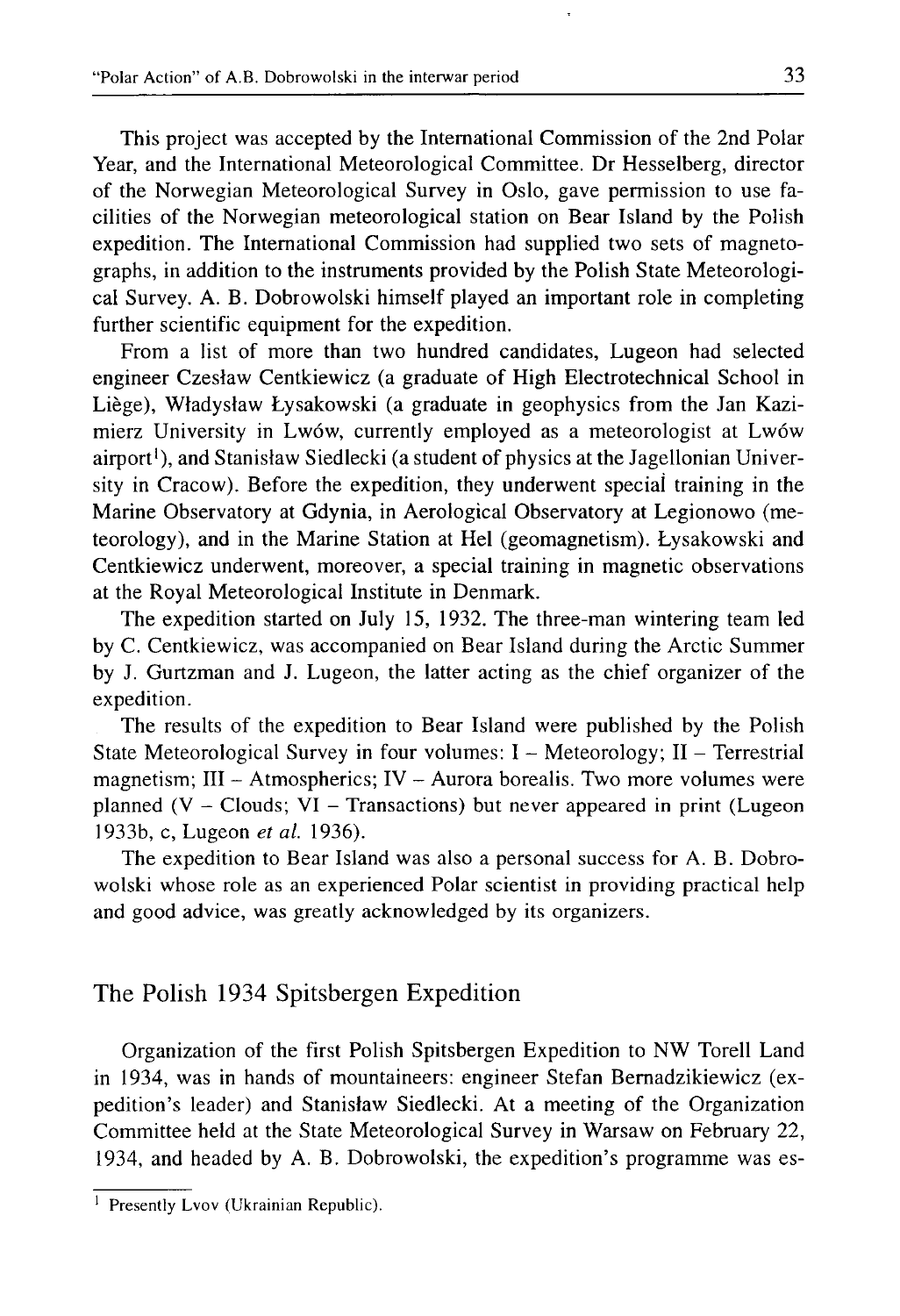

Fig. 1. A. B. Dobrowolski (left) and S. Bernadzikiewicz during preparations for the Polish 1934 Spitsbergen Expedition. *Photo by H. Mogilnicki. Photo-collection of the Museum of the Earth, Warsaw.* 

tablished: it included geodesy and topography, geology, zoology and botany, and shooting of a scientific documentary film.

During the preparation stage, and after the expedition, Dobrowolski (Fig. 1) presided over the expedition's committee, whose members also included: Jean Lugeon (director of State Meteorological Survey, vice-president), Stanisław Siedlecki (secretary), Stefan Bernadzikiewicz (expedition's leader and treasurer), Stanisław Osiecki (president of the Polish Tatra Society), Jan Lewiński (Professor and director of the Department of Geology and Palaeontology, Warsaw University) and Tadeusz Zieleniewski (colonel, director of the Military Geographic Institute).

The expedition's team included: S. Bernadzikiewicz (leader), Witold Biernawski (film and radio communications), Henryk Mogilnicki (photographic documentation and radio communications), S. Siedlecki (meteorological observations, collecting of zoological specimens), Sylweriusz Zagrajski (major at the Military Geographic Institute, triangulation survey); Antoni Rogala Zawadzki (Captain at the Military Geographic Institute, photogrammetry), Stefan Zbigniew Różycki (geology and botanical collections).

The expedition to Torell Land lasted from 30 May to 16 September, 1934, carrying triangulation and photogrammetric surveys, geological, glaciological and botanical investigations. Their principal results were: preparation of a topo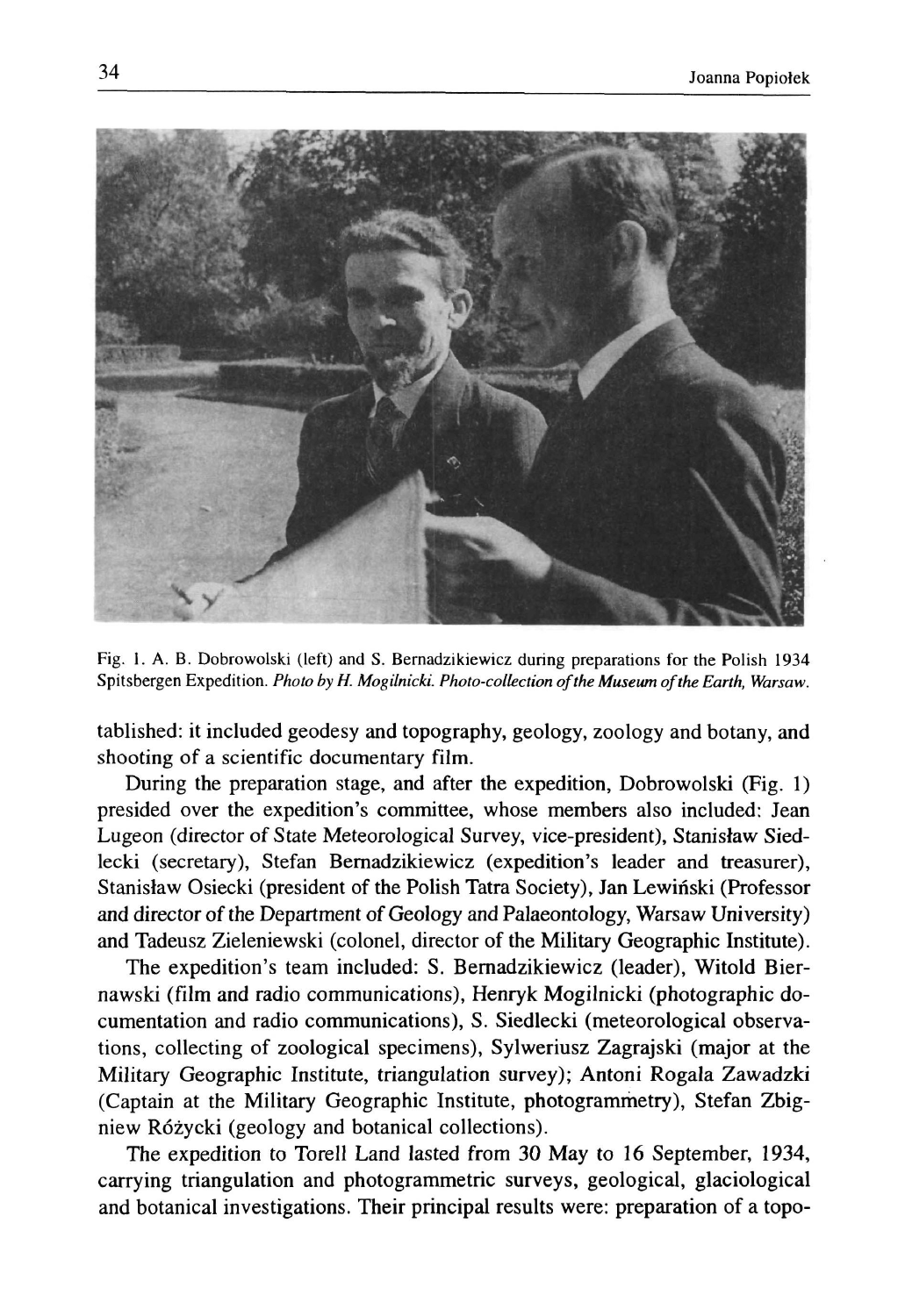graphic map, 1:50,000 of NW part of Torell Land by Zagrajski and Zawadzki (1935, 1936), and geological map in the same scale by Różycki (1936, 1959; see also Dobrowolski 1935).

#### The Polish 1938 Spitsbergen Expedition

Thanks to Dobrowolski's initiative, the "Polar Circle Club", affiliated to the Society of Geophysicists in Warsaw, was founded in 1938. At the meeting of its council on April 5 the same year, Dobrowolski had proposed organization of another expedition to Spitsbergen, and Dr Ludwik Sawicki was asked to prepare a memorandum explaining the need for such a scientific enterprise. The aims of the expedition were purely scientific: glaciology and Quaternary geology.

The area of Kaffioyra in Oscar II Land, NW Spitsbergen, was selected. There, glaciological and geomorphological investigations were carried out from 5 April to 6 September, 1958. The expedition staff included: Stefan Bernadzikiewicz (leader), Bronisław Halicki, Ludwik Sawicki and Mieczysław Klimaszewski (Halicki 1938; Sawicki 1939, 1959; Klimaszewski 1960; Wójcik 1982).

### Final remarks

The role of A. B. Dobrowolski in promoting and supporting the Polish Polar expeditions to the Arctic in the interwar period (1924-1938) was outstanding. By his fellow Polish Polar scientists and explorers, he was regarded a "father figure". After the World War II, it was Dobrowolski who, at a meeting devoted to problems of the Quaternary held in Cracow in 1946, stressed the need for further Polish scientific activity in the Polar countries. In his lecture entitled "Polish scientific expeditions to the Arctic", he also postulated establishing of a "Polish Society of Quaternary Scientists", and reactivating of the pre-war "Polar Circle Club" (Dobrowolski 1946).

A. B. Dobrowolski did not live long enough to see his ideas materialize when the Polish Academy of Sciences decided in 1956 to organize a series of scientific expeditions, and to build a Polish Scientific Station at Hornsund, south Spitsbergen, in connection with the Illrd International Geophysical Year (1957-1958).

# References

DOBROWOLSKI A. B. 1930. Z powodu Roku Polarnego. Ideja Weyprechta i jej realizacja: międzynarodowe kampanie polarne 1882-1883 i 1901-1905 (A propos de 1'Annee Polaire). — Przegl. Geograf., 10: 187-192.